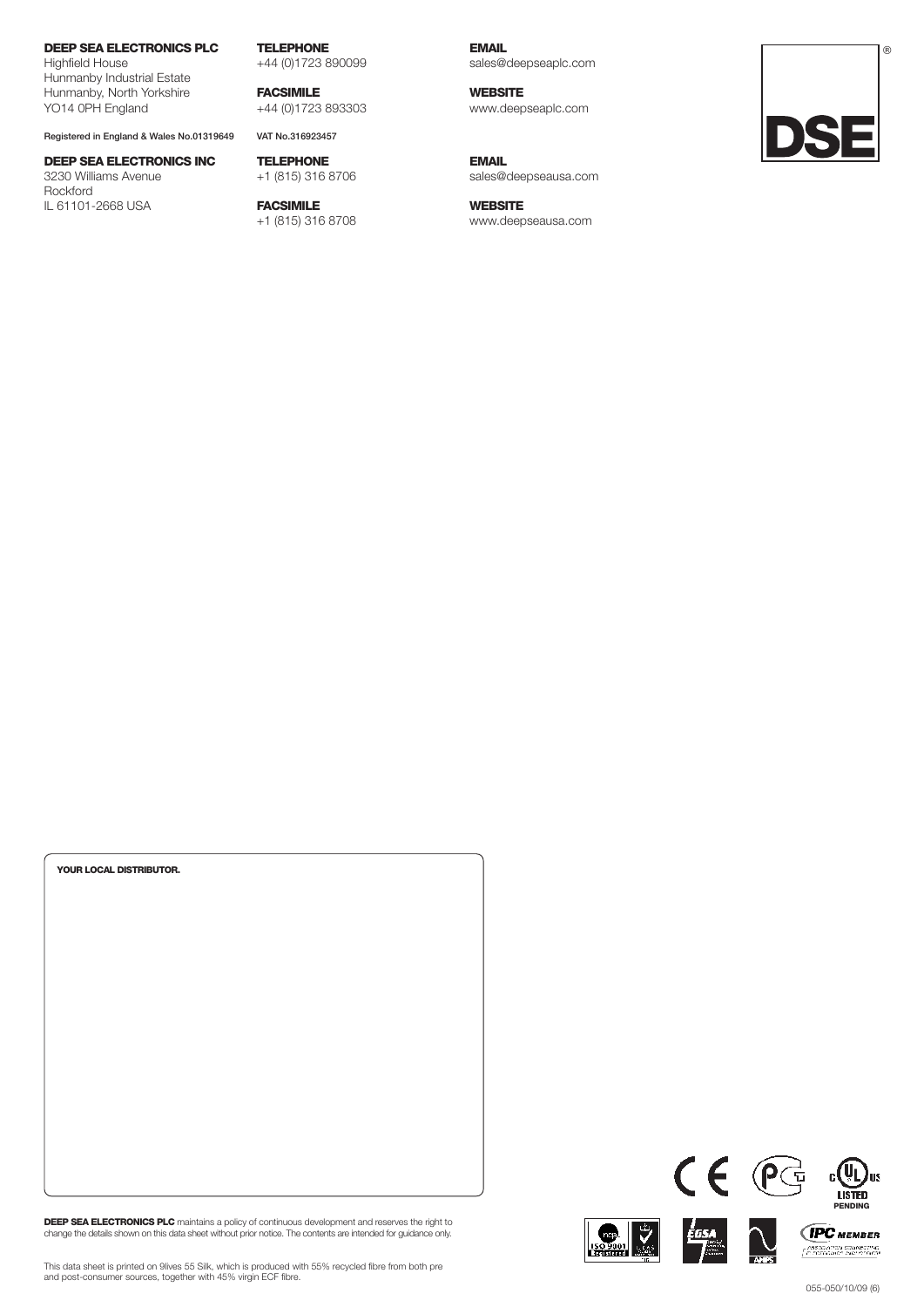# **DSECONTROL® MITORING WITH** LLIGENCE.

# **DSE7210 & DSE7220**

**AUTO START & AUTO MAINS FAILURE CONTROL MODULES**



**The DSE7210 and DSE7220 are control modules for single gen-set applications. The modules incorporate a number of advanced features to meet the most demanding on-site applications.**

**The DSE7210 is an Automatic Start Control Module and the DSE7220 is an Auto Mains (Utility) Failure Control Module. The DSE7220 includes the additional capability of being able to monitor a mains (utility) supply. Both modules have been designed to start and stop diesel and gas generating sets that include electronic and non-electronic engines.**

**Both modules are simple to operate and feature a user friendly menu layout for improved clarity. Enhanced features include a real time clock for improved event and performance monitoring, the ability to display any language on screen and a 132 x 64 pixel LCD display.**

# **FEATURES**

- Backed up real time clock
- 132 x 64 pixel LCD display
- Configurable display languages
- USB connectivity
- Five key menu navigation
- Fully configurable via PC software • Front panel editor
- 
- LED and LCD alarm indication • Engine exercise mode
- Configurable start & fuel outputs
	- kWh monitoring • Automatic load transfer
	- Nine configurable inputs
- Six configurable outputs
- Configurable timers and alarms
- Magnetic pick-up
- Power save mode
- PIN protected programming
- Improved programmable event log
- (100) showing date and time • Manual fuel pump control
- Manual speed control
- Alternative configuration
- Multiple date and time scheduler
- 3 Programmable Maintenance alarms
- Customisable status screens
- Low fuel level alarm delay
- Charge alternator fail warning and shutdown alarms with user programmable delay
- Sleep mode
- Load switching (Load shedding and dummy load outputs)
- Manual speed trim (on CAN engines that support this feature)
- Configurable SCADA output page
- 
- 
- fuel alarm
- display units
- diagnostics page shows summary of output states

# **NEW FEATURES**

- Additional programmable logic
- Additional electrical trip options
- Additional start delay functions
- Front panel editing of scheduler
- Displays kW as % of rated kW setting

## **BENEFITS**

- information easy to read Real time clock provides accurate
- 
- Set maintenance periods can be configured to maintain optimum engine performance
- Advanced PCB layout ensures high module reliability



# **DC SUPPLY**

**CONTINUOUS VOLTAGE RATING** 8V to 35V Continuous

### **CRANKING DIP PROTECTION**

Able to survive 0V for 50mS, providing supply was at least 10V before dropout and supply recovers to 5V. This is achieved without the need for internal batteries

**CHARGE FAIL/ EXCITATION** 0V to 35V fixed power source 2.5W

**MAXIMUM STANDBY CURRENT** 160mA at 12V 80mA at 24V

**MAXIMUM OPERATING CURRENT** 340mA at 12V 160mA at 24V

# **ALTERNATOR INPUT**

# **RANGE**

15V - 333V (L-N) 50Hz - 60Hz (Minimum 15V AC Ph-N)

**ACCURACY** 1% of full scale true RMS sensing

**SUPPORTED TOPOLOGIES**

 phase 4 wire Delta phase 4 wire phase 3 wire Single phase 2 wire 2 phase 3 wire L1 & L2 phase 3 wire L1 & L3

# **MAINS/UTILITY INPUT (DSE7220 ONLY)**

**RANGE** 15V - 333V (L-N) 50Hz - 60Hz (Minimum 15V AC Ph-N)

**ACCURACY** 1% of full scale true RMS sensing

# **SUPPORTED TOPOLOGIES**

 phase 4 wire Delta phase 4 wire phase 3 wire Single phase 2 wire phase 3 wire L1 & L2 2 phase 3 wire L1 & L3

# **CT'S**

**BURDEN** 0.5VA

**PRIMARY RATING** 1A - 8000A (user s

**SECONDARY RATING** 1A or 5A secondary (user selectable)

**ACCURACY OF MEASUREMENT** 1% of full load rating

## **RECOMMENDATIONS**

Class 1 required for instrumentation Protection class required if using for protection



®

❀ n  $\bigoplus$  $\odot$ • Security levels - PC software has password system to control access to PC software features

new your

DEEP SEA ELECTRO

ne.

C,

- Fan control for additional cooling
- 'Protections Disabled' facility
- Fuel usage monitoring and low
- Support for up to three remote
- Easy access, configurable

- 
- 
- Oil pressure values from additional engines
- 
- 

# • 132 x 64 pixel ratio makes

- event logging
- PC software is license free
	-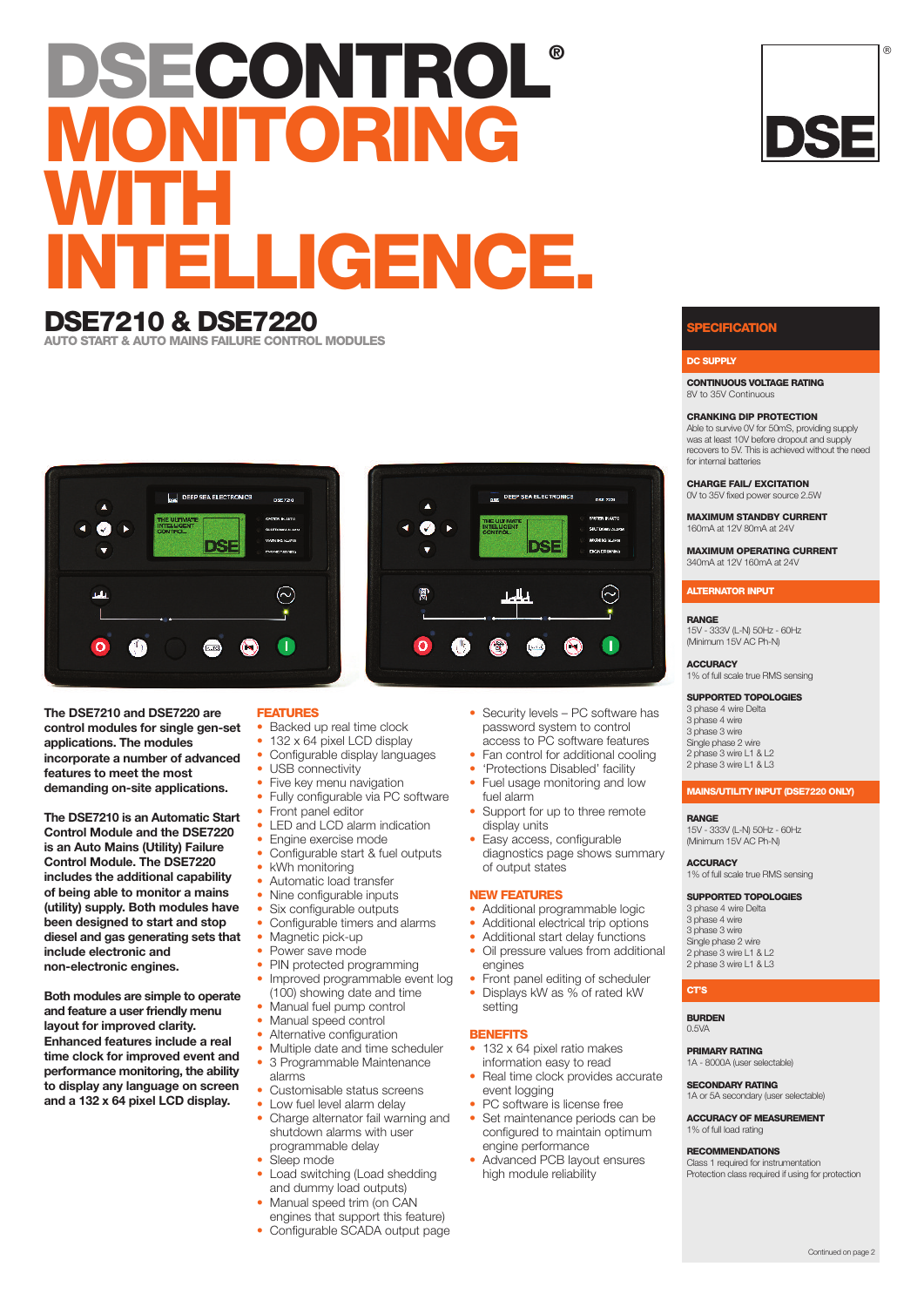# **ECIFICATION**

# **MAGNETIC PICKUP**

**VOLTAGE RANGE** +/- 0.5V minimum (during cranking) to 70V peak

**FREQUENCY RANGE** 10,000 Hz (max)

## **OUTPUTS**

**OUTPUT A (FUEL)** 15 Amp DC at supply voltage

**OUTPUT B (START)** 15 Amp DC at supply voltage

**OUTPUTS C & D** 8 Amp 250V Molt free)

**AUXILIARY OUTPUTS E,F,G,H** 2 Amp DC at supply voltage

# **DIMENSIONS**

**OVERALL** 240mm x 181.1mm x 41.7mm 9.4" x 7.1" x 1.6"

**PANEL CUT-OUT** 220mm x 160mm 8.7" x 6.3" Max panel thickness 8mm ( 0.3")

# **ENVIRONMENTAL TESTING STANDARDS**

**ELECTRICAL SAFETY**

BS EN 60950 Safety of Information Technology Equipment, including Electrical Business Equipment

# **ELECTRO MAGNETIC COMPATIBILITY**

BS EN 61000-6-2 EMC Generic Immunity Standard for the Industrial Environment BS EN 61000-6-4 EMC Generic Emission Standard for the Industrial Environment

# **TEMPERATURE (OPERATING)**

BS EN 60068 Test Ab to +70°C 60068-2-2 Hot Test Ab to -30°C 60068-2-1 Cold

# **VIBRATION**

BS EN 60068-2-6 Ten sweeps in each of three major axes 5Hz to 8Hz @ +/-7.5mm, 8Hz to 500Hz @ 2gn

# **HUMIDITY**

BS 2011 part 2.1 60068-2-30 Test Cb Ob Cyclic<br>93% RH @ 40°C for 48 hours

**SHOCK**

BS EN 60068-2-27 Three shocks in each of three major axes 15gn in 11mS

## **DEGREES OF PROTECTION PROVIDED BY ENCLOSURES** BS EN 60529

IP65 - Front of module when installed into the control panel with the supplied sealing gasket.

# **OPERATION**

The modules are operated via the START, STOP, AUTO and MANUAL soft touch membrane buttons on the front panel. The DSE7220 also has a TEST button. Both modules include load switch buttons. The main menu system is accessed using the five navigation buttons to the left of the LCD display.

# **CONFIGURATION**

The modules can be configured using the front panel buttons and by using the DSE Configuration Suite PC software and a USB lead.

# **INPUTS & OUTPUTS**

Analogue inputs are provided for oil pressure, coolant temperature and fuel level. These connect to conventional engine mounted resistive sensor units to provide accurate monitoring and protection facilities. They can also be configured to interface with digital switch type inputs for low oil pressure and high coolant temperature shutdowns. Six user configurable digital inputs are also included.

Outputs are provided for fuel solenoid, start solenoid and six additional configurable outputs. On these configurable outputs a range of different functions, conditions or alarms can be selected.

# **INSTRUMENTATION**

The modules provide advanced metering facilities, displaying the information on the LCD display. The information can be accessed using five menu navigation buttons to the left of the display.

| <b>DSE7210</b>                      | <b>DSE7220</b>                      |
|-------------------------------------|-------------------------------------|
| Generator Volts L1-N, L2-N, L3-N    | Generator Volts L1-N, L2-N, L3-N    |
| Generator Volts L1-L2, L2-L3, L3-L1 | Generator Volts L1-L2, L2-L3, L3-L1 |
| Generator Amps L1, L2, L3           | Generator Amps L1, L2, L3           |
| <b>Generator Frequency Hz</b>       | <b>Generator Frequency Hz</b>       |
| <b>Engine Speed RPM</b>             | <b>Engine Speed RPM</b>             |
| <b>Engine Oil Pressure</b>          | <b>Engine Oil Pressure</b>          |
| Fuel Level %                        | <b>Fuel Level %</b>                 |
| <b>Engine Temperature</b>           | <b>Engine Temperature</b>           |
| <b>Plant Battery Volts</b>          | <b>Plant Battery Volts</b>          |
| <b>Engine Hours Run</b>             | <b>Engine Hours Run</b>             |
| <b>Generator kVA</b>                | <b>Generator kVA</b>                |
| <b>Generator kW</b>                 | <b>Generator kW</b>                 |
| <b>Generator Power Factor</b>       | <b>Generator Power Factor</b>       |
| <b>Charge Alternator Voltage</b>    | Mains Volts L1-N, L2-N, L3-N        |
| <b>Generator kVAr</b>               | Mains Volts L1-L2, L2-L3, L3-L1     |
| Generator kWh, kVAh, kVArh          | <b>Mains Frequency Hz</b>           |
| <b>Number of engine starts</b>      | <b>Generator Power Factor</b>       |
|                                     | <b>Charge Alternator Voltage</b>    |
|                                     | <b>Generator kVAr</b>               |

# **EXTENDED INSTRUMENTATION FROM ELECTRONIC ENGINES (WHERE AVAILABLE)**

**Oil temperature Coolant pressure Turbo pressure Inlet manifold temperature Exhaust temperature Fuel Consumption Atmospheric pressure Fuel temperature Fuel used**

# **Oil temperature Coolant pressure Turbo pressure Inlet manifold temperature Exhaust temperature Fuel Consumption Atmospheric pressure Fuel temperature Fuel used**

**Generator kWh, kVAh, kVArh Number of engine starts**

# **EVENT LOG**

The modules include a comprehensive event log that shows the most recent 100 alarm conditions. This feature is enhanced by the real time clock, as it allows each alarm condition to be stamped with the date and time. The event log displays the fault condition, time and date all on one page.

# **RELATED MATERIALS**

**TITLE PART NO'S**<br>DSE7xxx Manual **1990 PART NO'S** DSE7xxx Manual 057-074<br>DSE72xx/73xx PC Software Manual 057-077 DSE72xx/73xx PC Software Manual

# **ELECTRONIC ENGINE COMPATABILITY**

- CAT
- Cummins
- Deutz
- John Deere
- MTU
- Perkins
- Scania • Volvo
- IVECO
- Generic
- Plus additional manufacturers